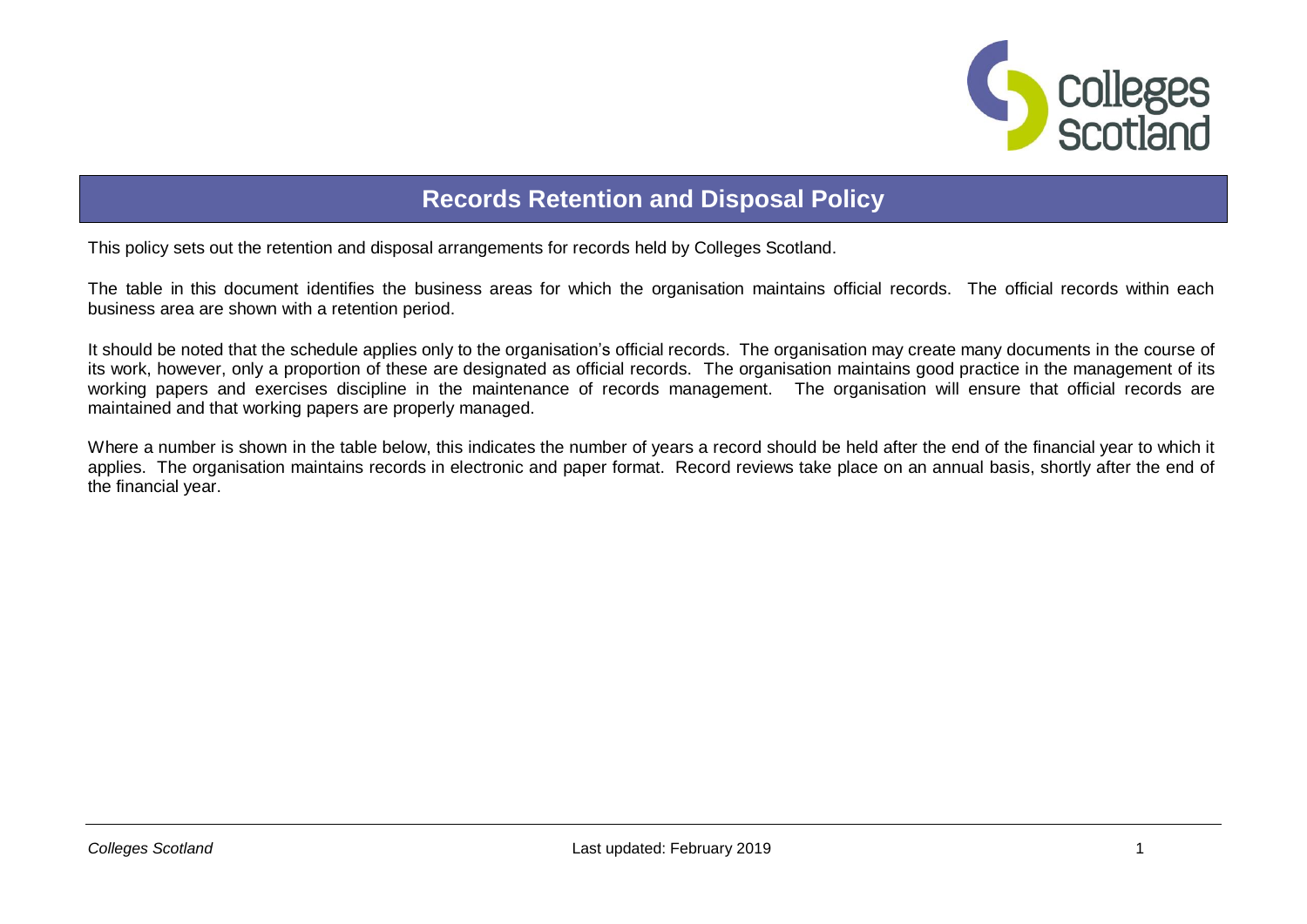| <b>Responsibility</b>                            | Area      | <b>Records Held</b>                                                                                                                                    | <b>Retention Period</b>                  |
|--------------------------------------------------|-----------|--------------------------------------------------------------------------------------------------------------------------------------------------------|------------------------------------------|
| <b>Director of Employment</b><br><b>Services</b> | <b>HR</b> | <b>Current/Former Staff Details</b>                                                                                                                    | 6 years from the end of employment       |
|                                                  |           | <b>Staff Training</b>                                                                                                                                  | 6 years                                  |
|                                                  |           | <b>Recruitment Documents</b>                                                                                                                           | 1 year                                   |
|                                                  |           | <b>Equal Opportunity Monitoring Records</b>                                                                                                            | 1 year                                   |
|                                                  |           | Pensions and Retirement Records (notifiable<br>events and decisions allowing retirement due<br>to incapacity, pension accounts and related<br>records) | 12 years after benefit ceases            |
|                                                  |           | Employee Handbook - current                                                                                                                            | Retain until superseded                  |
|                                                  |           | Employee Handbook - superseded                                                                                                                         | 2 years                                  |
|                                                  |           | HR Policies - current                                                                                                                                  | Retain until superseded                  |
|                                                  |           | HR Policies - superseded                                                                                                                               | 2 years                                  |
|                                                  |           | Disciplinary and Grievance Records                                                                                                                     | 6 years from the end of employment       |
|                                                  |           | Health and Safety Reports and Records                                                                                                                  | Permanently                              |
|                                                  |           | Accident Book and Accident Information                                                                                                                 | 3 years after the date of the last entry |
|                                                  |           | <b>Fire Occurrence Records</b>                                                                                                                         | Permanently                              |
|                                                  |           | <b>Fire Safety Certificates</b>                                                                                                                        | 6 years                                  |
|                                                  |           | <b>Risk Assessment Reports</b>                                                                                                                         | Permanently                              |
|                                                  |           | <b>Job Evaluations</b>                                                                                                                                 | 6 years                                  |
|                                                  |           | Organisation Chart - current                                                                                                                           | Retain until superseded                  |
|                                                  |           | Organisation Chart - superseded                                                                                                                        | 2 years                                  |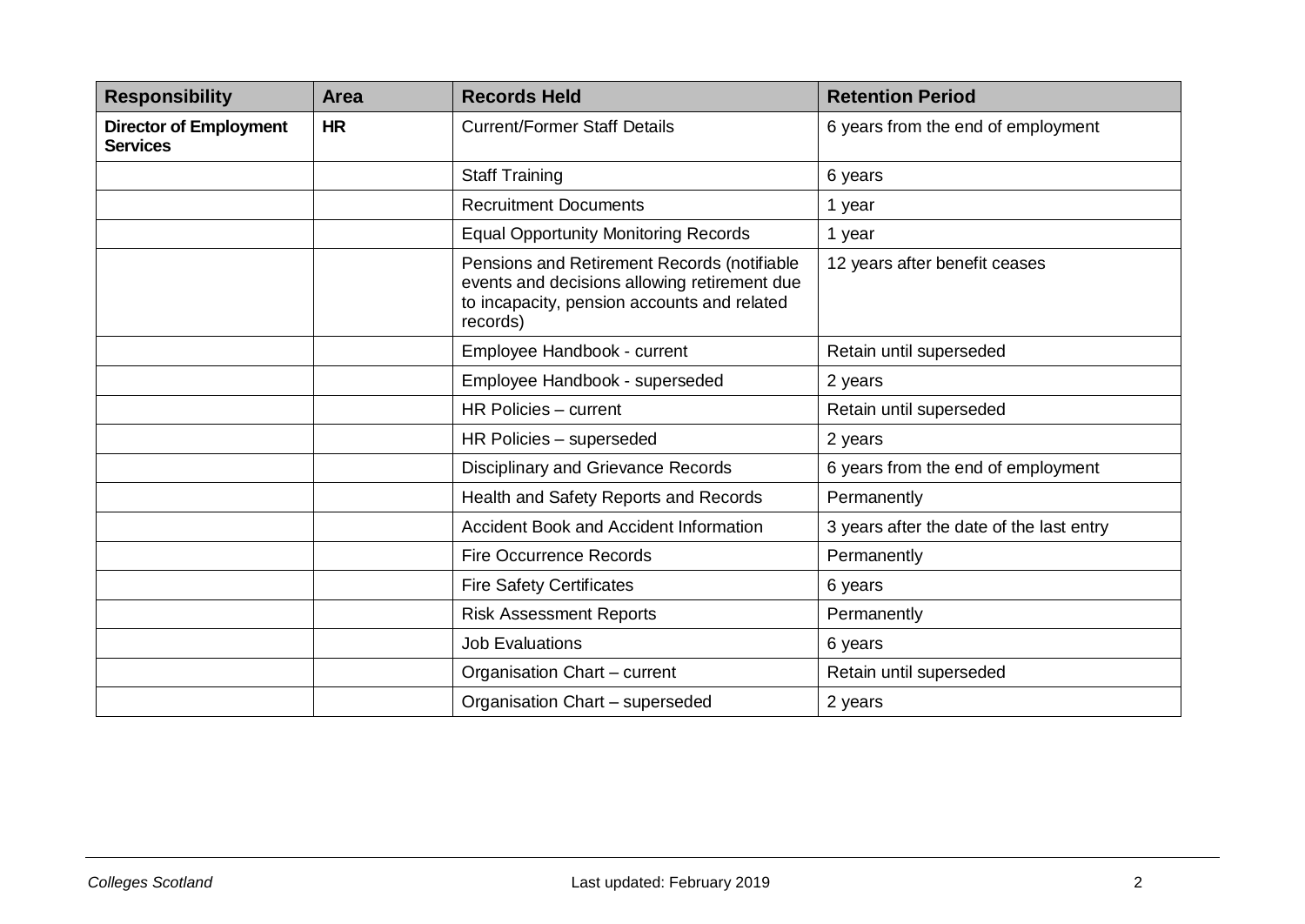| <b>Responsibility</b>                                      | <b>Area</b>                                           | <b>Records Held</b>                                  | <b>Retention Period</b>                                                    |
|------------------------------------------------------------|-------------------------------------------------------|------------------------------------------------------|----------------------------------------------------------------------------|
| <b>Director of Sector Policy</b>                           | <b>Finance</b>                                        | <b>Bank Statements</b>                               | 2 years from completion of audit                                           |
|                                                            |                                                       | <b>Annual Report and Accounts</b>                    | Permanent                                                                  |
|                                                            |                                                       | Management Accounts and Associated<br>Information    | 3 years                                                                    |
|                                                            |                                                       | Budgets - Final                                      | Permanent                                                                  |
|                                                            |                                                       | Budgets - Workings                                   | 3 years                                                                    |
|                                                            |                                                       | Income Tax and NI Returns                            | 3 years after the end of the financial year<br>to which the records relate |
|                                                            |                                                       | <b>Travel/Staff Expenses</b>                         | 6 years                                                                    |
|                                                            |                                                       | <b>Purchase Orders</b>                               | 6 years                                                                    |
|                                                            |                                                       | Invoices/Credit Notes - Purchase and<br><b>Sales</b> | 6 years                                                                    |
|                                                            |                                                       | <b>General Financial Correspondence</b>              | 6 years                                                                    |
|                                                            |                                                       | Payroll Reports & BACS Printouts                     | 6 years                                                                    |
|                                                            |                                                       | <b>Year End Audit Files</b>                          | 6 years                                                                    |
|                                                            |                                                       | Internal and External Audit Reports                  | 2 years                                                                    |
|                                                            |                                                       | Financial Procedures Manual - current                | Retain until superseded                                                    |
|                                                            |                                                       | Financial Procedures Manual-<br>superseded           | 3 years                                                                    |
| <b>Communications and</b><br><b>Public Affairs Officer</b> | <b>Public Affairs</b><br>and<br><b>Communications</b> | Publications                                         | Permanent                                                                  |
|                                                            |                                                       | Strategic Plan                                       | Permanent                                                                  |
|                                                            |                                                       | Operational/Workplans                                | 5 years                                                                    |